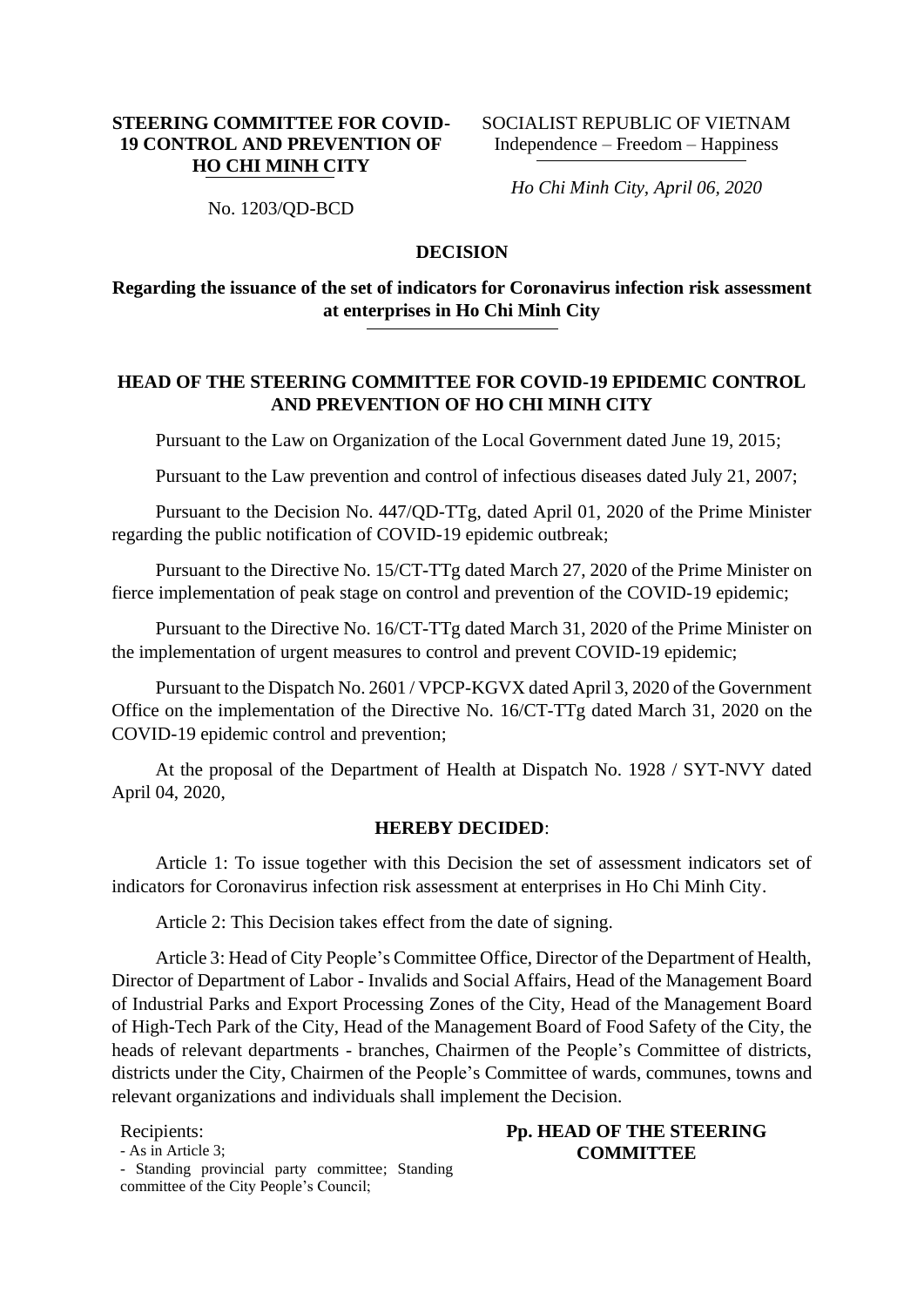- Standing People's Committee: Chairman, Vice Chairmen;

- Department of Justice;
- Department of Information and Communication;
- City Labor Federation;
- City Enterprise Association;
- City Press Center;
- People's Committee Office: Deputy heads
- VX, TH, KT Department;
- Saved: VT, VX-TC).

**DEPUTY HEAD OF THE STEERING COMMITTEE** (Signed and sealed) **Le Thanh Liem STANDING VICE-CHAIRMAN OF THE PEOPLE'S COMMITTEE OF HO CHI MINH CITY**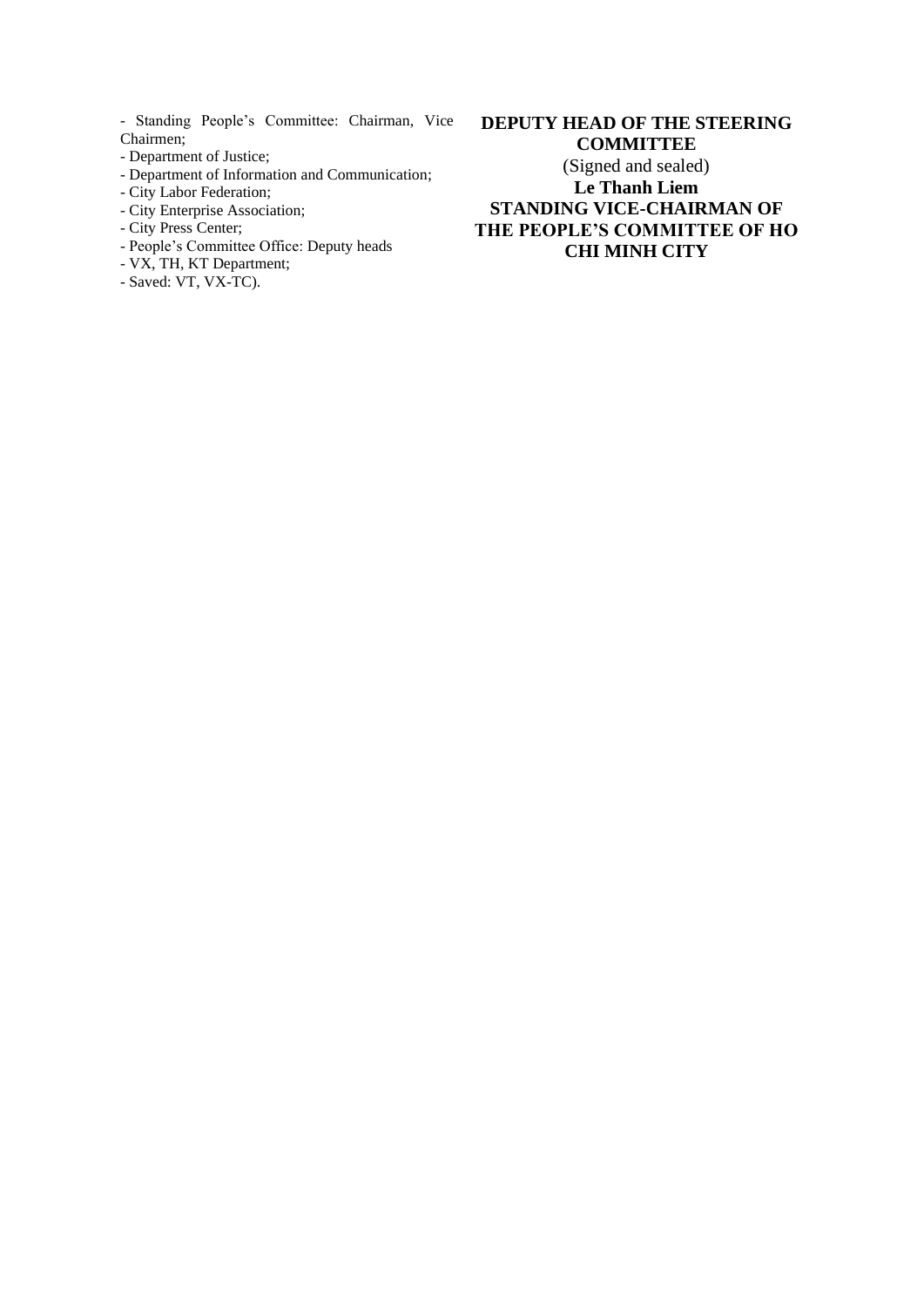## **STEERING COMMITTEE FOR COVID-19 CONTROL AND PREVENTION OF HO CHI MINH CITY**

#### **SET OF INDICATORS**

#### **for Coronavirus infection risk assessment at enterprises in Ho Chi Minh City**

*(Issued together with the Decision No. 1203/QD-BCD dated April 06, 2020 of the Head of the Steering Committee for COVID-19 epidemic control and prevention of the City)*

#### I. **SET OF ASSESSMENT INDICATORS** *(Maximum 10 points - Highest risk):*

1. Indicators of Component 1 (TP1): number of worker concentrating to work of the enterprise:

- Less than 100 people: 1 point;
- From 100 to less than 500 people: 2 points;
- From 500 to less than 1,000 people: 5 points;
- From 1,000 to less than 5,000 people: 7 points;
- From 5,000 people or more: 10 points.

2. Indicators of Component 2 (TP2): The density of the workers working in the workshops, averagely per  $1m^2$  of the workshop surface has:

- $-0.06$  people: 1 point (1 working people per  $16m^2$ );
- $-0.1$  people: 2 points (1 working people per over  $9m<sup>2</sup>$  to less than  $16m<sup>2</sup>$ );
- $-0.25$  people: 6 points (1 working people per over 4 m<sup>2</sup> to less than 9m<sup>2</sup>);
- $-0.4$  people: 8 points (1 working people per over 2.5 m<sup>2</sup> to less than 4m<sup>2</sup>);
- 1 people: 10 points (1 working per over  $1m^2$  to less than  $2.5m^2$ ).

3. Indicators of Component 3 (TP3): The workers wash hands, spray disinfectant before entering and leaving the workshop:

- All the workshops implement: 1 points;
- A number of workshops do not have disinfectant and washing facility: 10 points.
- 4. Indicators of Component 4 (TP4): Percentage of workers wearing masks during work:
- All workers wear masks during work: 1 point
- A number of workers do not wear masks during work: 10 points.

5. Indicators of Component 5 (TP5): Number of workers have their temperature checked before entering the workshop:

- All workers have their temperature checked before entering the company: 1 point;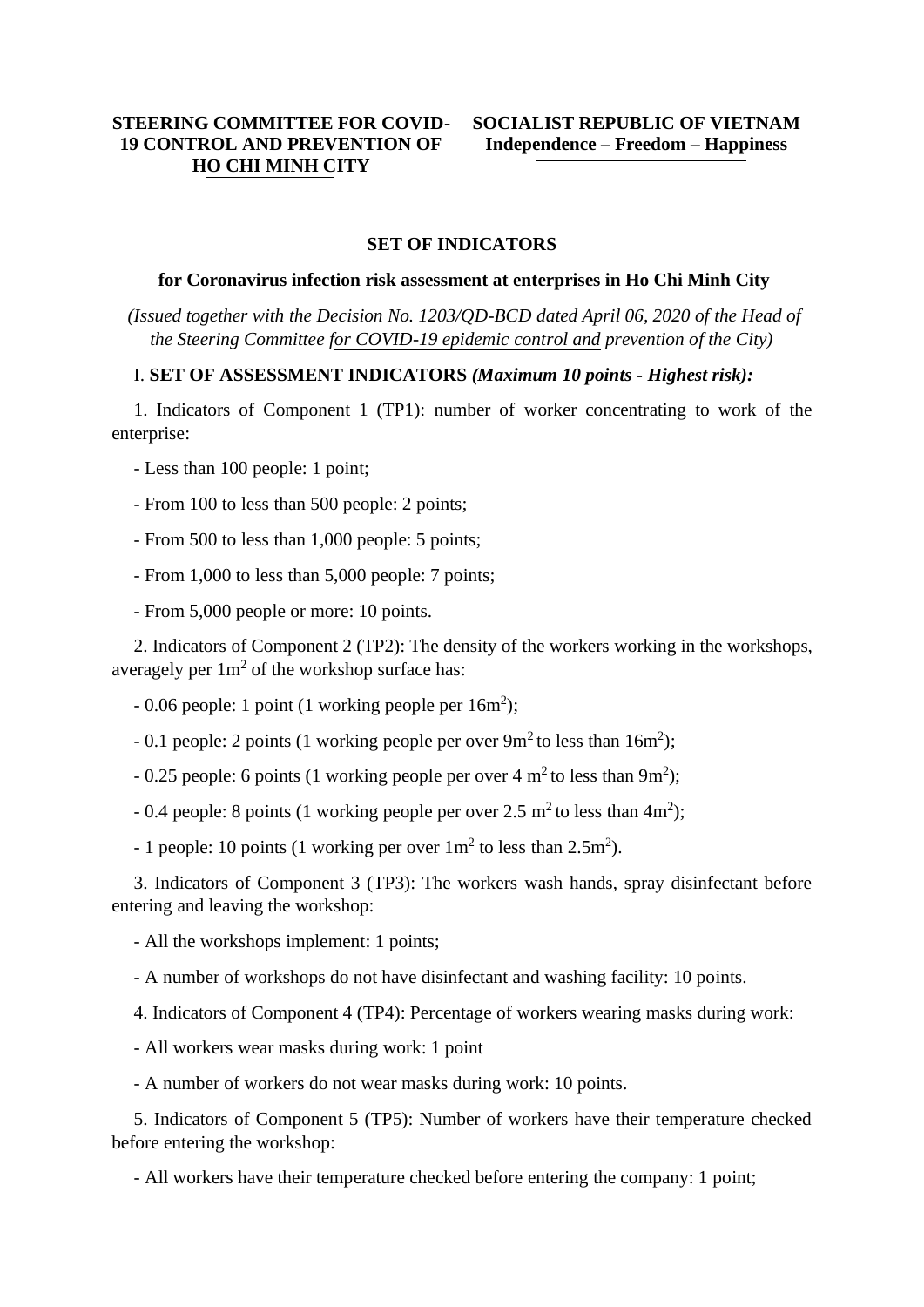- A number of workers do not have their temperature checked before entering the company: 10 points.

6. Indicators of Component 6 (TP6): Distance between workers at the canteen:

- $-$  Over  $2 \text{ m}$ : 1 point;
- From 2 m to 1.5 m: 3 points;
- From less than 1.5 m to 1 m: 6 points;
- From less than 1 m to 0.5 m: 8 points;
- Less than  $0.5$  m: 10 points.

7. Indicators of Component 7 (TP7): number of workers going to work by shuttle bus:

- Less than 100 people: 1 point
- From 100 to less than 500 people: 3 points
- From 500 to less than 1,000 people: 6 points
- From 1,000 to under 5,000 people: 8 points
- From 5,000 people or more: 10 points

8. Indicators of Component 8 (TP8): number of areas (location, picking up workers) at where the workers are before going to work (distance per area is from 3 kilometers or more):

- 1 area: 1 point;
- From 2 to 3 areas: 3 points;
- From 4 to 5 areas: 7 points;
- Over 5 areas: 10 points.

9. Indicators of Component 9 (TP9): the company delivers masks to workers daily or fully delivers reusable masks.

- 100% of workers: 1 point;
- From 80% to less than 100% of workers: 2 points;
- From 60% to less than 80% of workers: 8 points;
- From 40% to less than 60% of workers: 9 points;

- Less than 40% of workers: 10 points.

10. Indicators of Component 10 (TP10): The company works night shift (except for enterprises, facilities producing food products, pharmaceutical products, petrol, oil, electricity, water, fuel and medical equipment for the control and prevention campaign of Covid -19 epidemic):

- Not work night shift: 1 point;